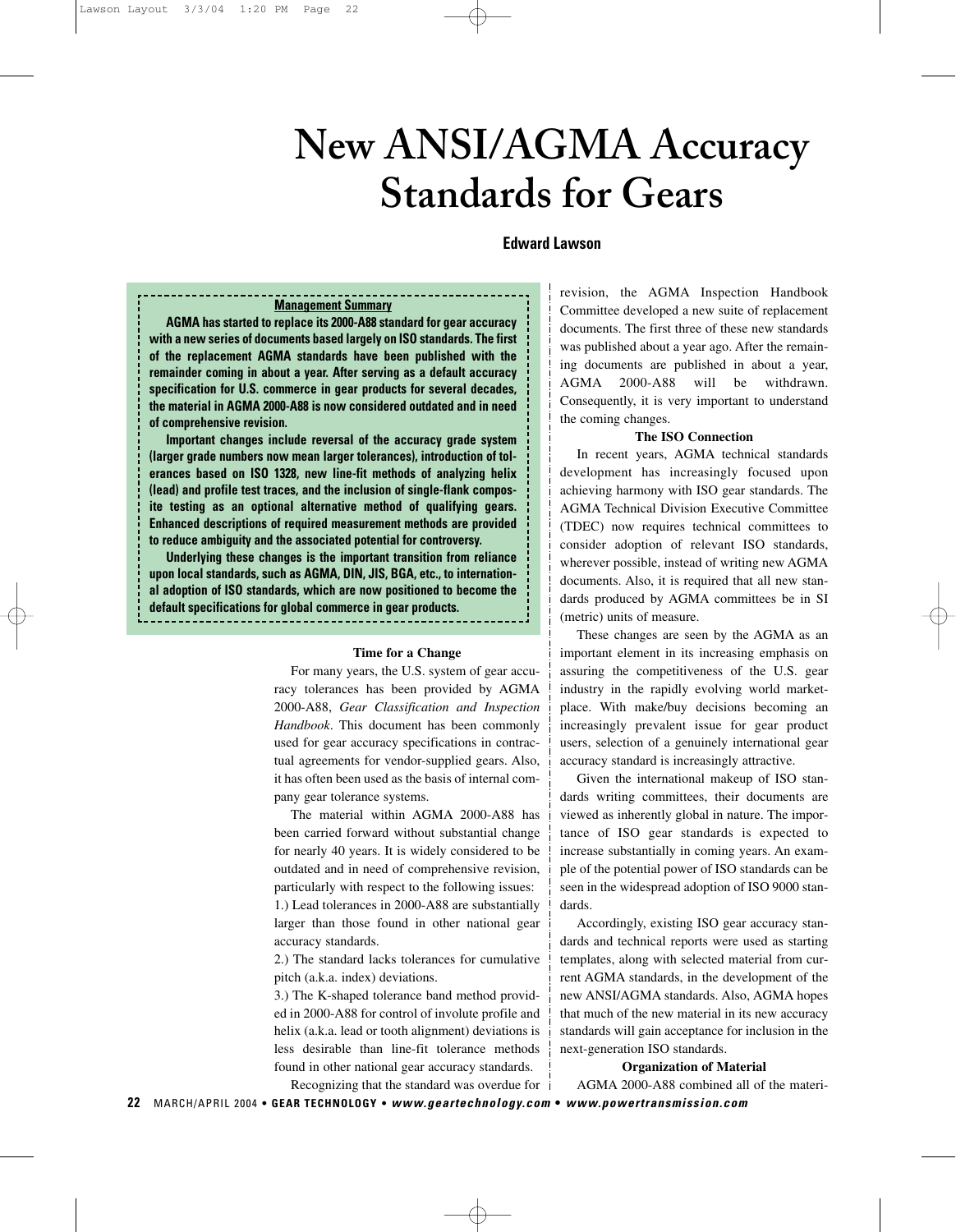al for measuring and tolerancing gears in a single document. The new AGMA accuracy standards segregate the material into four main documents, following the organization of the analogous ISO documents.

Topics are divided according to tangential (single-flank) vs. radial (double-flank) considerations. Additionally, material is presented in either: 1.) a standard limited to definitions, the tolerance system, and required related information; or 2.) an information sheet containing measuring methods and other helpful information (referred to as a technical report in ISO).

The existing ISO and new AGMA gear accuracy documents correlate as shown in Figure 1.

# **Current Status of New Standards**

In late 2002, the new tangential accuracy standard ANSI/AGMA 2015-1-A01, *Accuracy Classification System—Tangential Measurements for Cylindrical Gears*, was published. It provides the tolerance system for profile, helix, pitch (single and cumulative), and single-flank composite deviations.

In early 2003, the associated tangential accuracy information sheet AGMA 915-1-A02, *Inspection Practices—Part 1: Cylindrical Gears—Tangential Measurements,* was published. It provides the required measurement methods and supplementary guidance.

In mid-2003, an additional document, Supplemental Tables for AGMA 2015/915-1-A02, *Accuracy Classification System—Tangential Measurement Tolerance Tables for Cylindrical Gears,* was published. Since 2015-1 tolerances are provided in the form of equations, many users were asking for a set of tables, which are more convenient for quick reference. However, it must be noted that most tolerance equations are non-linear, so interpolation between table values will not produce accurate tolerance values.

A tolerance calculation program for ANSI/AGMA 2015-1-A01 has also been produced that provides a quick, easy way to accurately determine tolerances for a given gear. It is available free in the members-only section of the AGMA website.

The Inspection and Handbook Committee is currently developing a new standard, ANSI/AGMA 2015-2-AXX, and associated information sheet, AGMA 915-2-AXX, pertaining to radial (primarily double-flank composite) accuracy specifications.

Once the radial accuracy documents are published, the AGMA intends to withdraw AGMA



2000-A88 as an active standard. It will, however, continue to be available for sale for the foreseeable future. *Figure 1—Correlation of existing ISO and new AGMA gear accuracy documents.*

#### **The New Accuracy Grade System**

AGMA 2000-A88 includes 13 quality classes numbered Q3 through Q15, in order of increasing precision. ANSI/AGMA 2015-1-A01 provides 10 accuracy grades numbered A2 through A11, in order of *decreasing* precision. In other words, the smaller the accuracy grade number in the new standard, the smaller the tolerances. While this is the opposite of the structure of 2000-A88, it follows the convention of all other major gear accuracy standards.

This difference inevitably raises questions as to how one can compare tolerance grades between old and new AGMA standards. It is never really valid to compare accuracy grades from one standard to another. The old "apples & oranges" analogy inevitably applies, owing primarily to the differences in test analysis methods and tolerance curves. This having been said, it can be recognized that a rough approximation can often be made of the relationship between accuracy grades provided by different standards.

For comparison of the old AGMA (2000-A88) to the new ANSI/AGMA (2015-1-A01, etc.) standards, use of the "magic number" 17 is suggested. By this method, the tolerance grade of a given standard can be subtracted from 17 to produce a roughly corresponding accuracy grade for the other standard. For example, an AGMA 2000-A88 class Q10 could be considered roughly equivalent to a grade A7 in ANSI/AGMA 2015-1-A01.

Continuing a concept developed for the ANSI/AGMA 2009-A99 bevel gear accuracy standard, required measuring methods in ANSI/AGMA 2015-1-A01 are determined by the specified accuracy grade. This involves first segregating accuracy grades into three groups, generally termed low (A10–A11), medium (A6–A9), and high (A2–A5) accuracy. Each group then has a list of required accuracy parameters to be met for qualification of the gear.

As accuracy increases, the list of required parameters grows. This is not unlike AGMA 2000-A88, which for lower classes required only

# **Edward Lawson**

*is director of metrology at M&M Precision Systems Corp. of Dayton, Ohio. He's the chairman of the AGMA Inspection and Handbook Committee and convener of ISO TC 60, WG 2 for gear accuracy. He's also chairman of the AGMA Technical Division Executive Committee (TDEC) and a member of the AGMA board of directors.*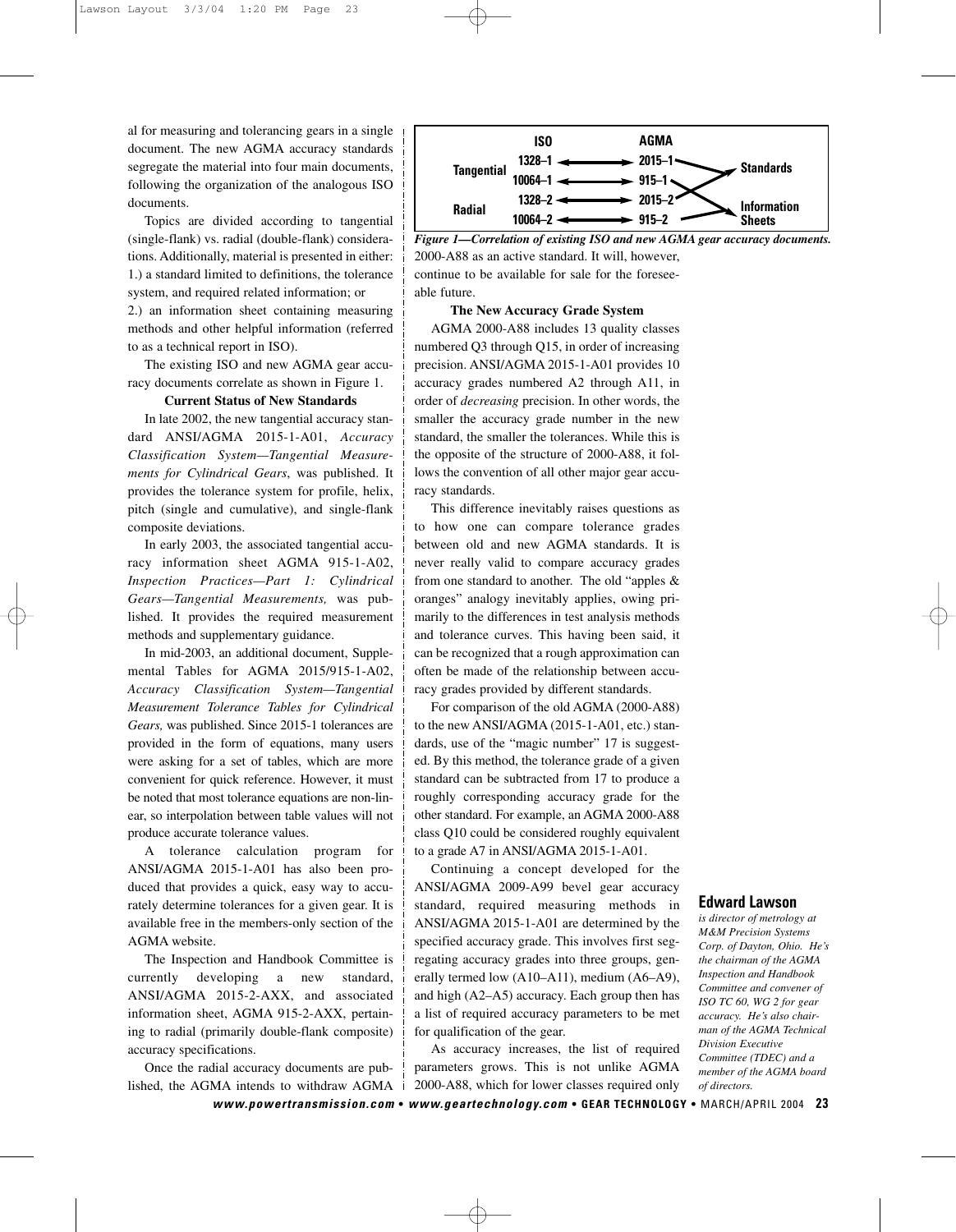

*Figure 2—Guidance for proper specification of gear datum axis is provided in AGMA 915-3-A99.*



*Figure 3—Low-pass filtering is required to segregate and remove high-frequency surface finish effects.*

pitch and runout.

Included in the low accuracy group are only single pitch, total cumulative pitch, and tooth thickness parameters. The medium accuracy group adds total helix and total profile parameters. The high accuracy group additionally requires slope and form parameters for helix and profile. Functional/composite methods are offered as optional alternatives.

#### **The Tolerance Structure**

The tolerance structure of the new ANSI/AGMA standards is very similar to those provided in the ISO standards.

One point of significant deviation occurs in the case of single pitch and total cumulative pitch tolerances applied to gears at or below 400 mm in diameter. In these cases, the tolerance curves have been straightened to avoid the excessive slope of the ISO tolerance curve at smaller diameters.

While the tolerances in ANSI/AGMA 2015-1- A01 are based on ISO 1328 formulas, they are implemented in a significantly different manner. ISO tolerance formulas require entry of gear parameters (including module, diameter, and face width) as the geometric mean of the associated table range limits rather than as the actual values. The result is a tolerance identical to that listed in the tolerance table. A proper plot of ISO tolerance curves therefore looks like a series of stair steps rather than a continuous curve.

ANSI/AGMA 2015-1-A01 specifies entry of *actual* gear parameter values, thereby producing a smooth tolerance curve. This is the same method specified in AGMA 2000-A88.

Another way to look at this is to say that, according to ISO the standard tolerances are provided in tables with formulas offered to permit their calculation (by tortured means), while according to ANSI/AGMA the standard tolerances are provided by formulas with tables offered for convenient approximations.

The stepping factor is the factor by which tolerances increase with each increase in accuracy grade number. The stepping factor for both AGMA 2000-A88 and ANSI/AGMA 2015-1-A01 (and also ISO 1328) is the square root of 2 or approximately 1.4, thereby providing a 40% change in tolerance from grade to grade. So, for example, if a grade A5 tolerance for a given gear was 10 µm, the same gear with a grade A6 specification would have a tolerance 1.4 times larger, or 14 µm.

It is generally agreed that the new ISO-based ANSI/AGMA 2015-1-A01 tolerance system achieves significantly better internal coherence than its predecessor, AGMA 2000-A88. The relatively tighter lead tolerances included in the new system are an important contributor to this improvement. ANSI/AGMA 2015-1-A01 tolerances correlate very well with those found in other major national standards.

As is the case with all major gear accuracy standards except AGMA 2000-A88, ANSI/AGMA 2015-1-A01 includes tolerances on total cumulative pitch.

The new ANSI/AGMA 2015-1-A01 standard is limited as to scope of application. The overall limitations apply as follows:

| number of teeth | $5 \le z \le 1,000$ or $10,000/m$ <sub>n</sub> |
|-----------------|------------------------------------------------|
|                 | (whichever is less)                            |
| pitch diameter  | $5 \text{ mm} \le D \le 10,000 \text{ mm}$     |
| normal module   | $0.5 \le m_n \le 50$                           |
| face width      | $4 \text{ mm} \le b \le 1,000 \text{ mm}$      |
| helix angle     | $\beta \leq 45^{\circ}$                        |
|                 |                                                |

Additionally, scope-of-application limitations are specified for the individual tolerance parameters.

These scope limits of ANSI/AGMA 2015-1- A01 are generally equivalent to those specified in AGMA 2000-A88. Notable exceptions to this generality include the extension of elemental tolerances to finer pitches and lower accuracy grades and the inclusion of face widths up to one meter.

# **Profile and Helix Analysis**

The AGMA 2000-A88 standard specifies tolerances for profile test results using a particular Kshaped tolerance band. For a gear to be considered acceptable, each profile test trace must fit within this specified tolerance band, which applies to the full active, unmodified portion of the gear tooth.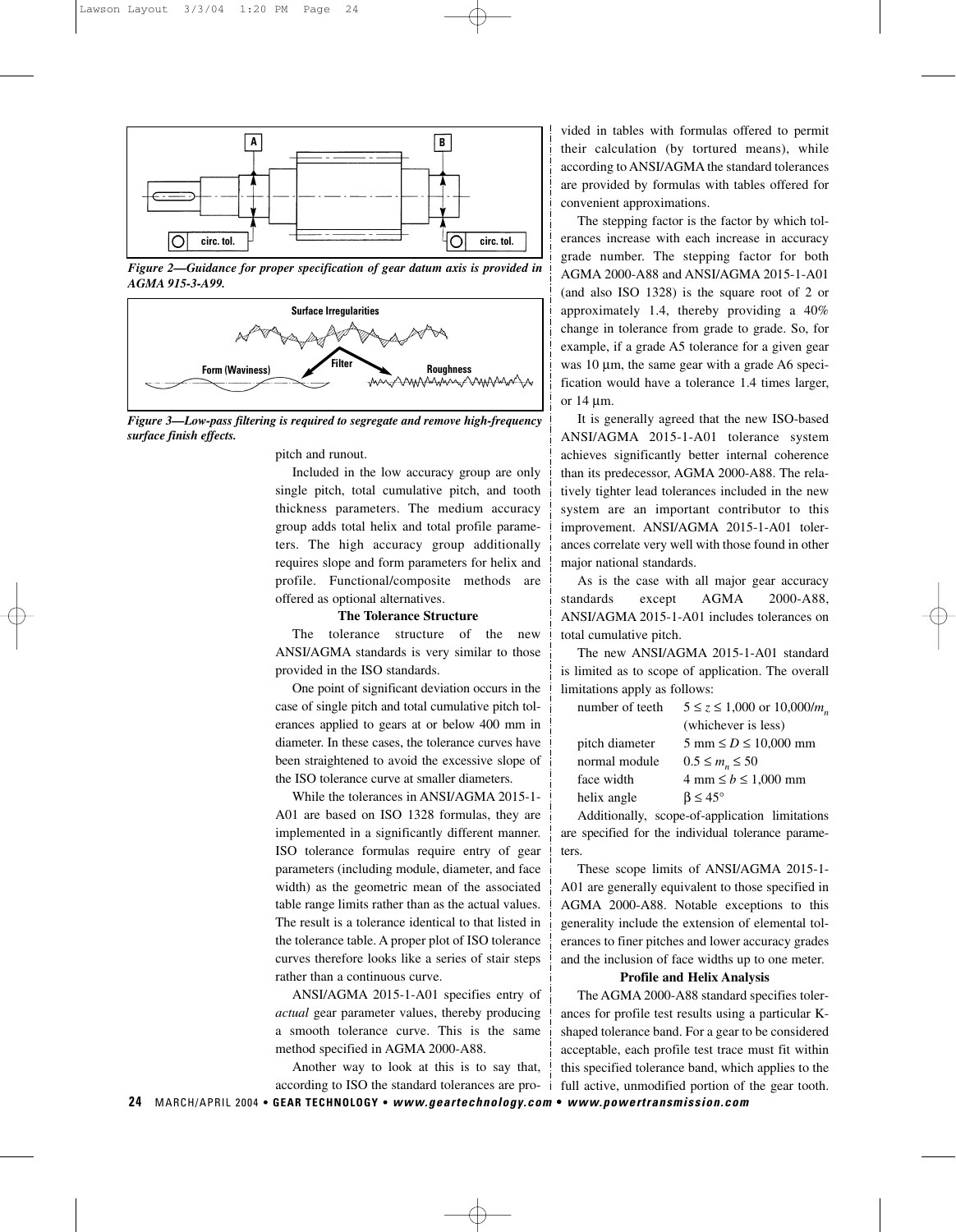The K-shaped band applies the full tolerance at the extreme ends but tapers to provide only 50% tolerance at the middle. The same method is applied to tolerances for helix (tooth alignment) deviations.

There are three significant limitations to the band-fit method of tolerancing profile or helix traces.

The first is that any trace that fits in the band is acceptable and any trace that fails to fit in the band is rejected. It is easy to visualize examples of test traces fitting within a K-shaped band that would not be acceptable for use in given applications and vice versa.

The second limitation of band tolerancing is that any band infers a nominal that may not be the desired nominal. Consider the AGMA band, which infers a nominal situated midway between the maximum and minimum limits of the tolerance band (as is the case for all band tolerances of whatever shape). This inferred nominal is convex by 25% of the tolerance due to the K-shape of the band. However, this is clearly in opposition to the intent of the standard, which applies only to unmodified forms.

The third and possibly the most significant limitation of the band method of tolerancing is that it only serves as a go/no go observation of gear quality. Ideally, gear measurement operations serve to provide data for process control as well as sorting accepted from rejected workpieces. Band analysis provides no variable data to consider statistically or by other analytical means.

The new ANSI/AGMA 2015-1-A01 standard uses a fundamentally different analysis method commonly referred to as line-fit analysis. A key characteristic of this method is the specification of a design profile or helix. This permits the gear engineer to unambiguously specify the shape that he considers ideal for the application at hand. In the absence of such a specification, the standard defaults to an unmodified involute or helix.

Three tolerance parameters are specified for profile and helix analysis: total deviation, slope deviation, and form deviation. Total deviation analysis is only required for medium and high accuracy specified gears. Slope and form deviation analysis is also required for high accuracy gears.

Slope deviation represents the tilt deviation of the test trace, exclusive of its form (or shape) deviation. Form deviation represents the shape deviation, exclusive of its slope (or tilt) deviation. Total deviation represents the combined net effects of both the slope and form deviations of the test trace. In contrast with the AGMA 2000-A88 go/no go

method of band-fit analysis, the ANSI/AGMA 2015-1-A01 line-fit methods produce variables that can be applied to observation of process performance.

Slope deviations of profile or helix are given a plus or minus polarity. In the ANSI/AGMA 2015-1-A01 standard, profile slope is considered plus when the trend corresponds with a decrease in pressure angle (increase in base diameter). Helix slope in this standard is considered plus when the helix angle is increased (decrease in lead).

#### **Reduced Ambiguity**

It is unfortunately common for gear accuracy standards to inadequately address important metrology issues that can have substantial influence upon measurement test results and associated accept/reject decisions. ANSI/AGMA 2015- 1-A01 and AGMA 915-1-A02 have been written to minimize such ambiguities and associated confusion and controversy.

First on this list is the obligation to specify the datum axis of the given gear, without which the nominal geometry of the gear teeth cannot be defined. Commonly, this is based upon bearing surfaces that establish the gear's axis of rotation in assembly. Reference is made to information sheet AGMA 915-3-A99, which provides detailed guidance concerning proper specification of the datum axis (see Fig. 2).

The ANSI/AGMA 2015-1-A01 standard specifies a tolerance diameter, which is the probe contact diameter during helix and pitch testing. It is also required information for proper management of direction of measurement issues.

Profile and helix traces are usually low-pass filtered to remove the effects of surface roughness before presentation and analysis, as shown in Figure 3. It is not common for the filtering method or the filter cutoff (the dividing line between wavelengths that are kept and those that are discarded) to be specified. ANSI/AGMA 2015-1-A01 recommends use of the digital Gaussian filter. Filter cutoffs are specified for both profile and helix test traces.

Minimum density of digital data is required for proper implementation of the specified profile and helix filter cutoffs. ANSI/AGMA 2015- 1-A01 also specifies minimum measurement data densities to assure that proper digital filtering can be achieved.

ANSI/AGMA 2015-1-A01 does not specify the direction of measurement probe deflection during testing, but requires that it be known. This

*[www.powertransmission.com](http://www.geartechnology.com/cgi-bin/pa/gtredirect.cgi?http://www.powertransmission.com)* **•** *[www.geartechnology.com](http://www.geartechnology.com/cgi-bin/pa/gtredirect.cgi?http://www.geartechnology.com)* **• GEAR TECHNOLOGY •** MARCH/APRIL 2004 **25**